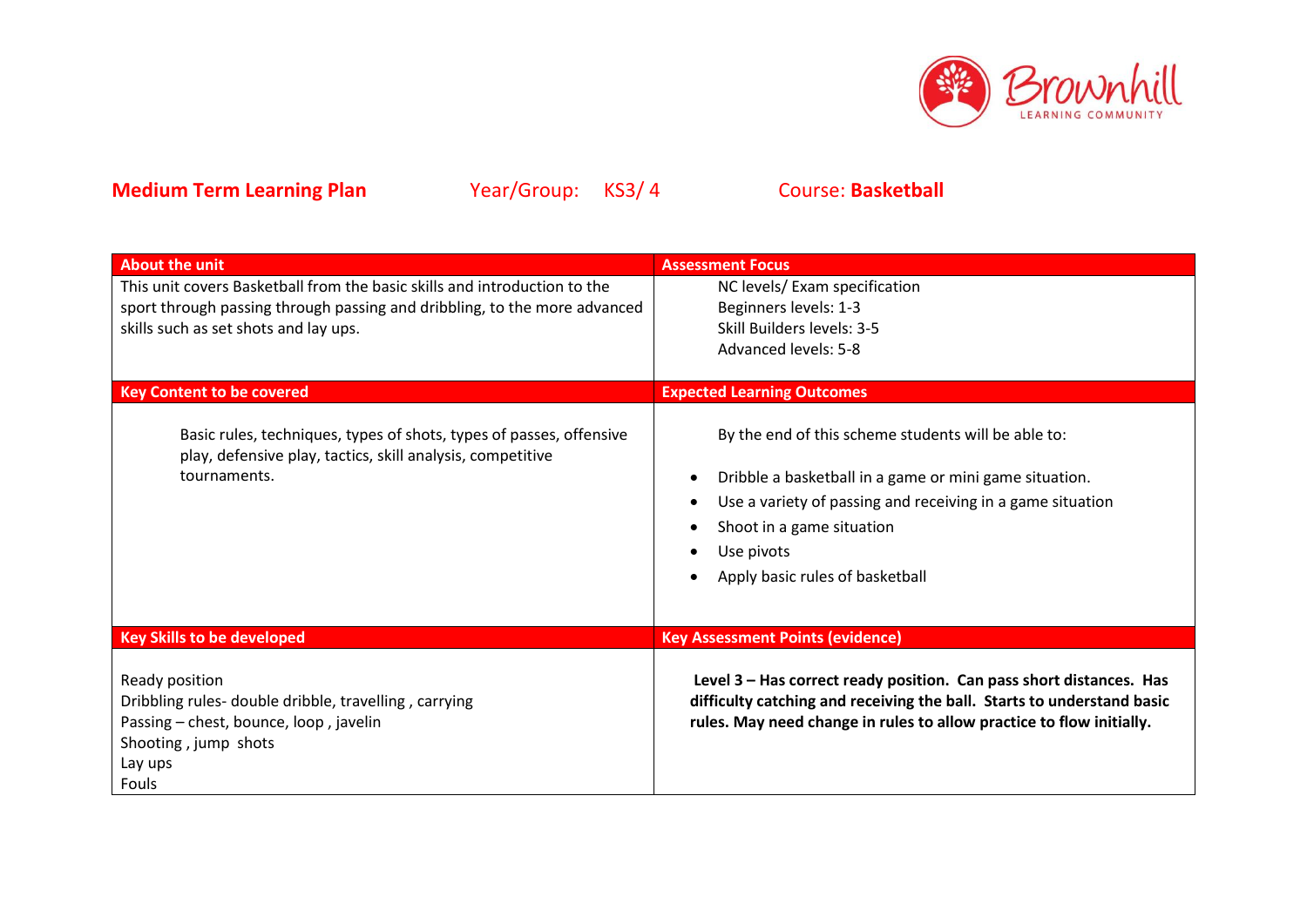

| Offensive and defensive play                                                                                                                                              | Level $5$ – Has good court awareness, starts to select correct shots<br>and passes at the right time. Knows how to apply most rules. Starts<br>to understand zonal areas of the court.                                                                                                                              |  |
|---------------------------------------------------------------------------------------------------------------------------------------------------------------------------|---------------------------------------------------------------------------------------------------------------------------------------------------------------------------------------------------------------------------------------------------------------------------------------------------------------------|--|
|                                                                                                                                                                           | Level 8 - Can play all shots mostly with the correct technique and is<br>able to use a variety of tactics. Is beginning to try and 'mask' which<br>shot he/she is going to play $-$ deceptively. Is beginning to cover the<br>court during mini games and full games. Is secure in his/her<br>knowledge of scoring. |  |
| <b>Language for Learning</b>                                                                                                                                              | Links to EBD/ personal, social and emotional needs                                                                                                                                                                                                                                                                  |  |
| Correct shot names,<br>Basic referee laws- double dribble, travelling, back court violation - 8<br>seconds to bring ball from back court to front court<br>Scoring system | L1 - Is attentive and has an interest in school work.<br>L4 - Works efficiently in a group/team.<br>C3 - Only interrupts and seeks attention appropriately.<br>C4 - Is physically and verbally peaceable.<br>C5 - Respects property/equipment.<br>E5 - Is emotionally stable and shows self-control.                |  |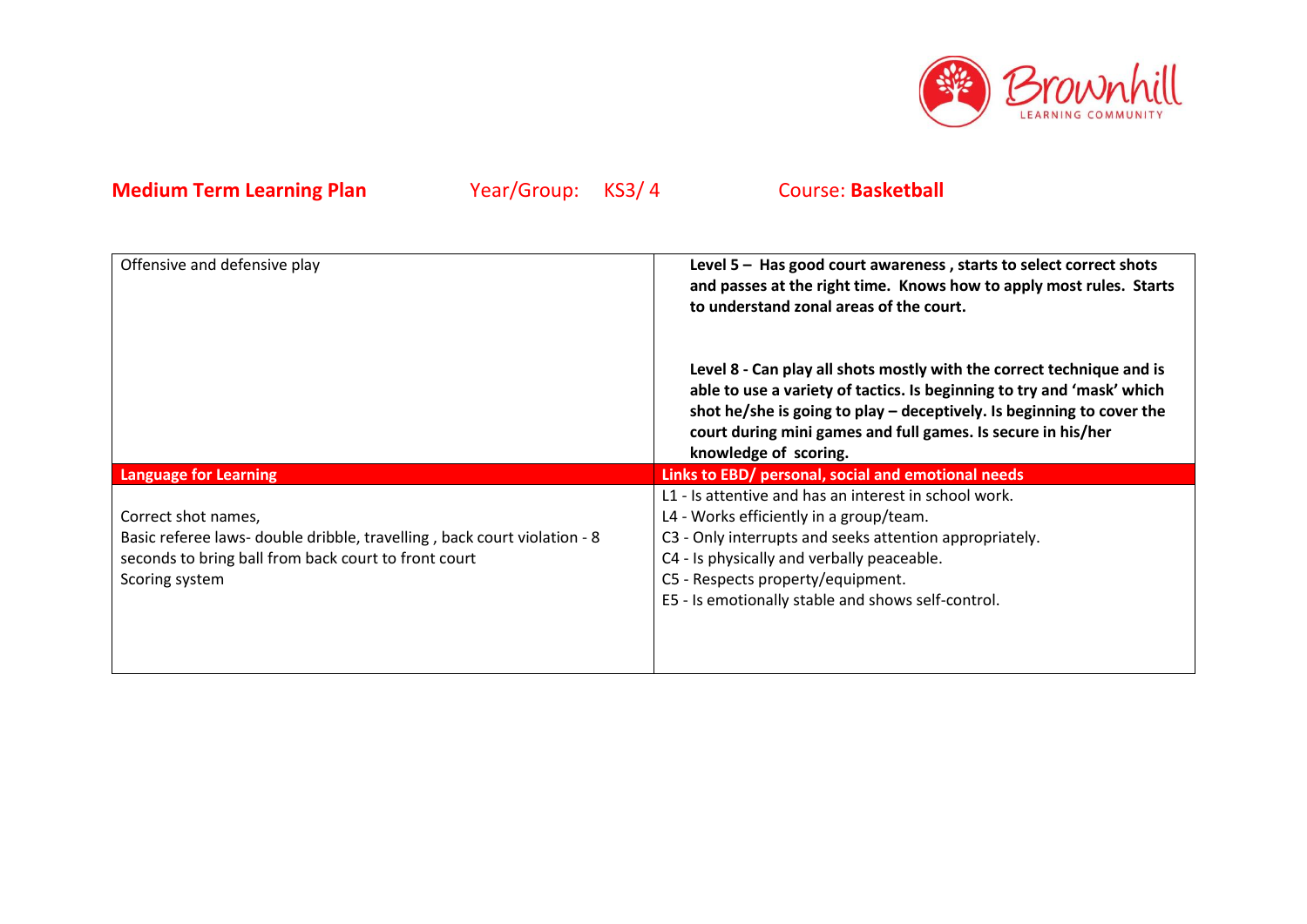

| <b>Session</b> | <b>Learning Objectives</b> | <b>Content to be covered</b>                                                                 | <b>Suggested Pedagogy/Teaching</b><br><b>Activities</b>                                                                                                                                                                                                                                                                                                                | <b>Learning Outcomes</b><br>(Assessment descriptors for<br>this lesson)                                                                                                                                                                                                         |
|----------------|----------------------------|----------------------------------------------------------------------------------------------|------------------------------------------------------------------------------------------------------------------------------------------------------------------------------------------------------------------------------------------------------------------------------------------------------------------------------------------------------------------------|---------------------------------------------------------------------------------------------------------------------------------------------------------------------------------------------------------------------------------------------------------------------------------|
| $\mathbf{1}$   | Dribble a basketball       | Pupils will cover how to dribble and<br>when to guard and shield the ball while<br>dribbling | Cover key teaching points :<br>Bounce ball to waist height<br>Head up<br>Bounce ball in front when<br>moving at speed<br>Keep control of the ball<br>when switching hands<br>Bend knees when changing<br>direction<br>Use of individual skill - fake,<br>through legs, behind body<br>Dribble relays - in out of cones-<br>progress to cone on head to keep<br>head up | By the end of the session, pupils<br>will be able to dribble a<br>basketball in a game or mini<br>game situation.<br>Most will be able to dribble with<br>their dominant hand.<br>Some will be able to switch and<br>use both hands to dribble.<br>*Analysis sheets<br>optional |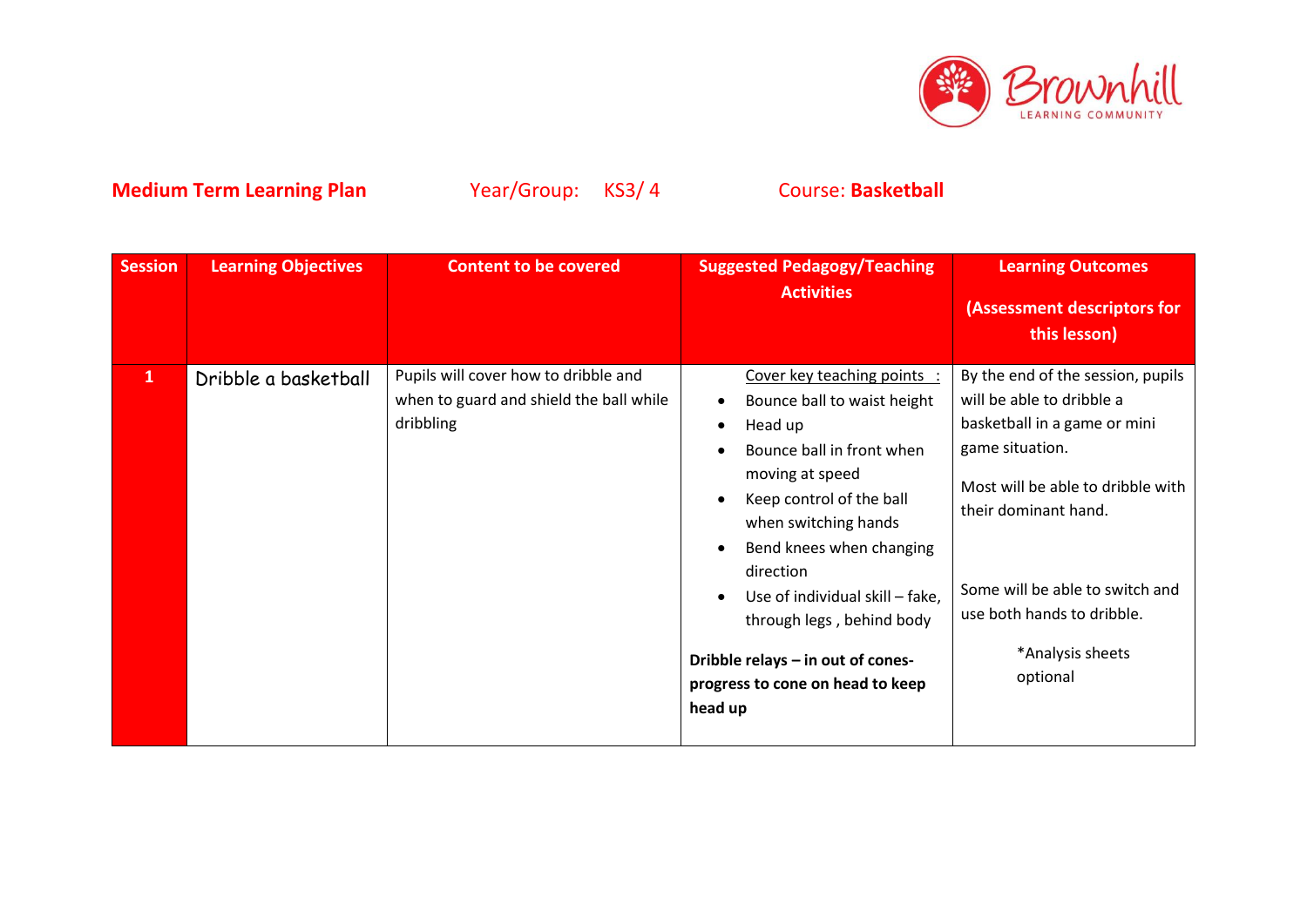

|                |                                                                              |                                                                                                | Duos, pairs $- A$ dribble in space, B<br>follows - Blow whistle A sprint away<br>, B catch<br>Mini game, - when dribble only<br>allowed 3 bounces - drive forward<br>toward basket- bounce ball in front<br>*Analysis sheets optional |                                                                                                                                                                                                                                      |
|----------------|------------------------------------------------------------------------------|------------------------------------------------------------------------------------------------|---------------------------------------------------------------------------------------------------------------------------------------------------------------------------------------------------------------------------------------|--------------------------------------------------------------------------------------------------------------------------------------------------------------------------------------------------------------------------------------|
| 2 <sup>1</sup> | Pass the basketball<br>using the chest pass<br>and bounce pass<br>techniques | Pupils know to select and execute the<br>correct pass at the right time in a game<br>scenario. | Passing drills, chest, bounce pass<br>$2s \& 3s$ - progress by bring in<br>defender to intercept- progress<br>piggy in middle<br>3s $&$ 4s in grid pass move into space<br>Mini game 3 passes before you can<br>score                 | By the end of the lesson pupils<br>will be able to perform a chest<br>pass and bounce pass in a game<br>scenario.<br>Most will pass accurately but<br>need to develop consistency.<br>Some will pass consistently with<br>precision. |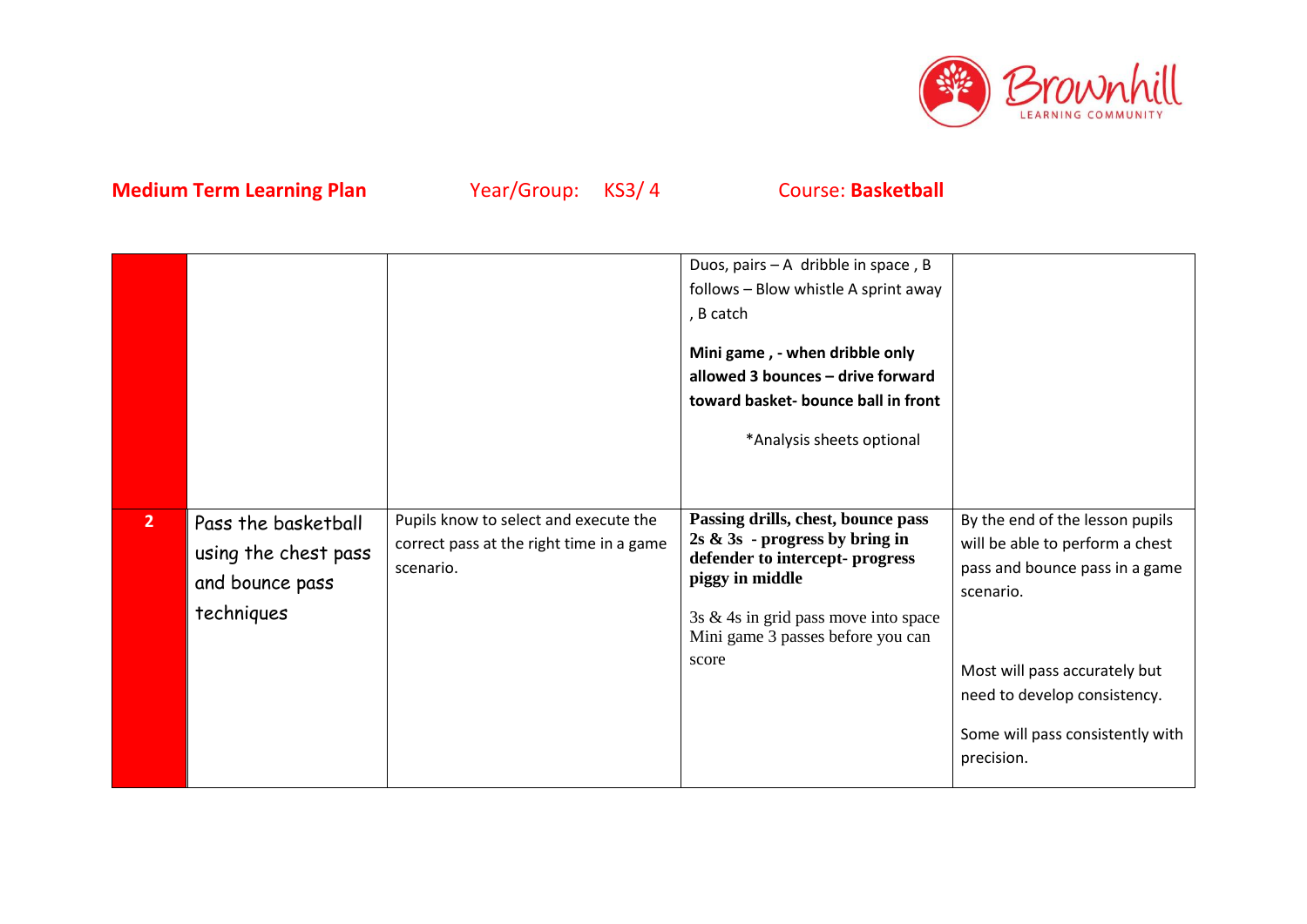

| 3 | Receive the | Pupils to learn correct technique when                                                                    | Key teaching points :                                                                                                                                   | By the end of the lesson pupils                                                                                                                 |
|---|-------------|-----------------------------------------------------------------------------------------------------------|---------------------------------------------------------------------------------------------------------------------------------------------------------|-------------------------------------------------------------------------------------------------------------------------------------------------|
|   | basketball  | receiving the ball, while developing<br>their ball handling skills from a front<br>pass or while turning. | Ready position- bent knees, open<br>hands in front of chest, bent elbows<br>Watch the ball into your                                                    | will be able to perform the two<br>main catches in basketball: the<br>two-handed (both hands<br>contact the ball simultaneously-<br>Most pupils |
|   |             |                                                                                                           | hands<br>Do not point your fingers<br>directly at the ball<br>Use "soft" hands - cushion<br>the ball using relaxed hands,<br>wrist, elbow, and shoulder | The block and tuck method<br>(one hand contacts the ball,<br>followed immediately by the<br>other-Some pupils                                   |
|   |             |                                                                                                           | Passing and catching drills 2v2<br>$3v2$ – piggy in the middle<br>Ready position -Overhead catch,<br>below waist, chest height                          |                                                                                                                                                 |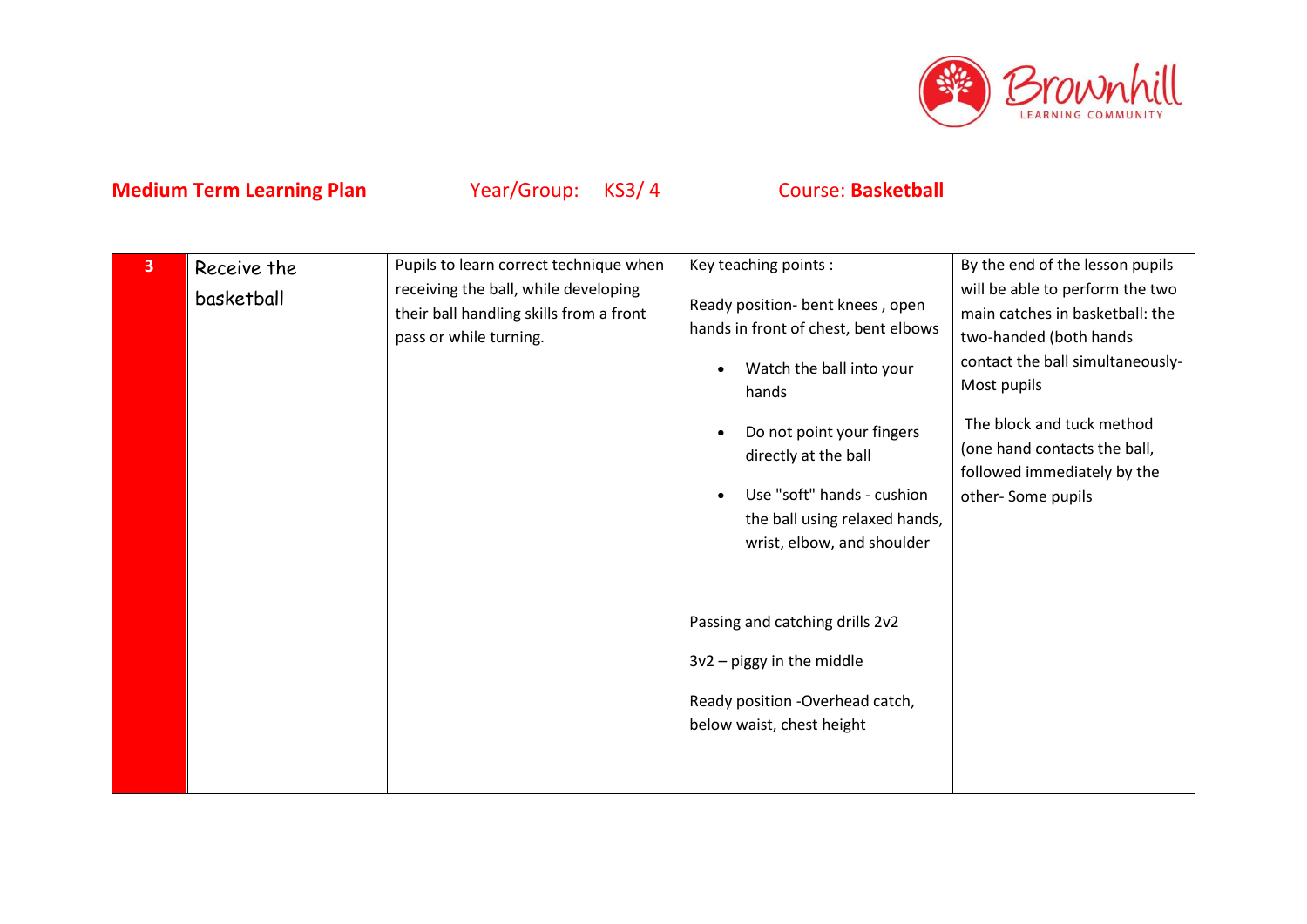

| 4              | Shoot the ball | Pupils will learn correct technique<br>when shooting a basketball, including<br>shot selection in a game scenario. | Set shot – BEEF – (Balance, eyes,<br>elbow, follow through)<br>3 shot from free throw<br>Vary distance and angles,<br>Game of killer 3 lives each<br>$4v 4$ small game – shoot in order –<br>each person shoot at basket - same<br>person scores twice in row it<br>doesn't count | By the end of the lesson pupils<br>will be able to shoot towards<br>the basket with varying distance<br>and angles.<br>Most pupils will succeed closer<br>and in front of the basket.<br>Some pupils will shoot more<br>consistently scoring baskets and<br>will do so from further out and<br>different angles. |
|----------------|----------------|--------------------------------------------------------------------------------------------------------------------|-----------------------------------------------------------------------------------------------------------------------------------------------------------------------------------------------------------------------------------------------------------------------------------|------------------------------------------------------------------------------------------------------------------------------------------------------------------------------------------------------------------------------------------------------------------------------------------------------------------|
| 5 <sub>1</sub> | Pivot          | Pupils to know how to select and<br>execute front pivot, inside pivot, step<br>through.                            | Key teaching points:<br>With the front and inside pivot,<br>have players make a full 180 degree<br>pivot and maintain good balance.<br>Then make the pass.                                                                                                                        | By the end of the lesson pupils<br>will be able to pivot effectrively<br>using the correct pivoit at the<br>right time in the game scenario.<br>Most will pivot with some<br>success but need to develop<br>consistency.                                                                                         |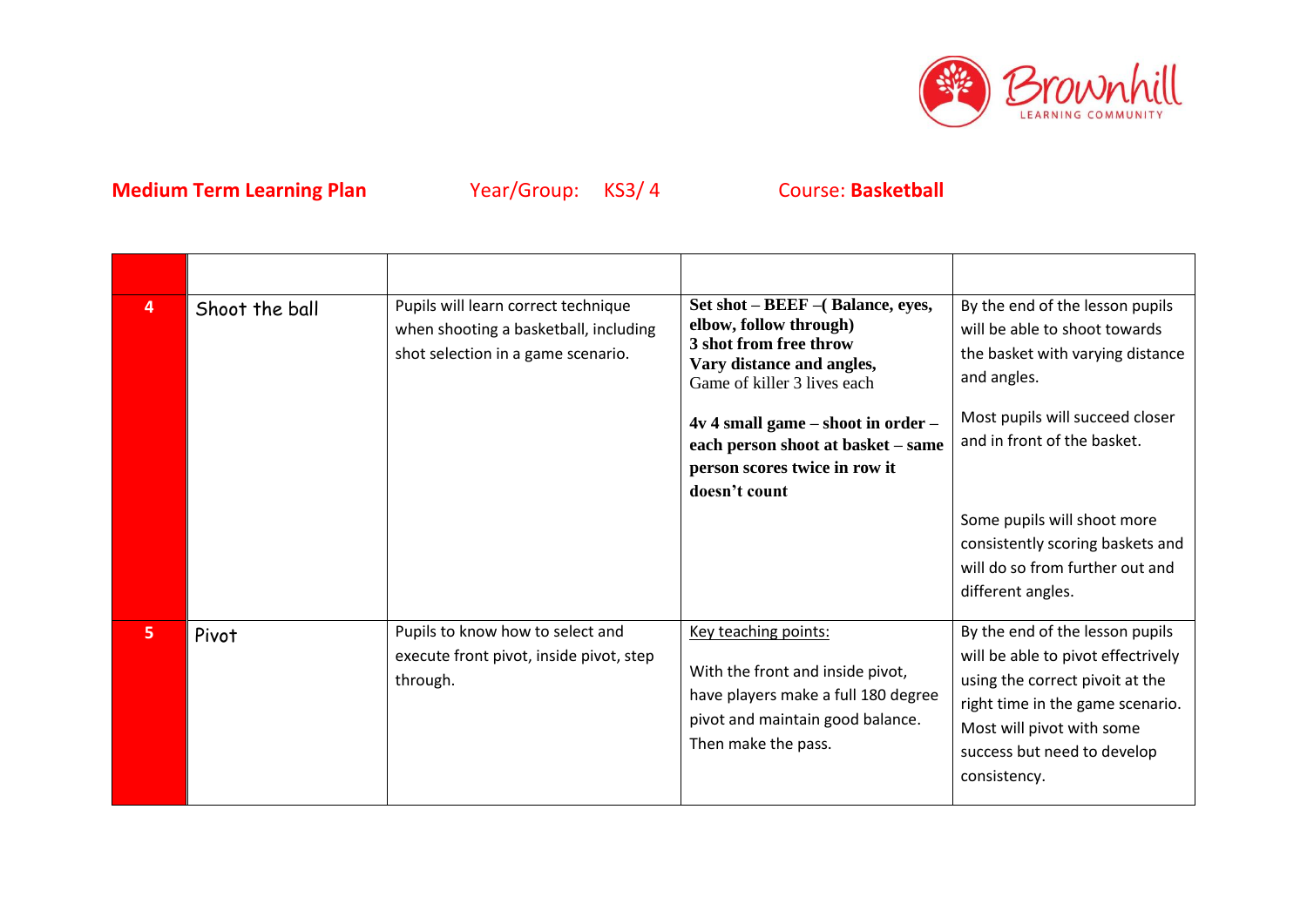

|  |                                       | Some will pivot consistently and |
|--|---------------------------------------|----------------------------------|
|  |                                       | successfully in a game scenario. |
|  | - Both feet should hit the floor at   |                                  |
|  | same time on the jump stop. Keep      |                                  |
|  | knees bent (in good athletic          |                                  |
|  | position) on all pivots.              |                                  |
|  |                                       |                                  |
|  |                                       |                                  |
|  | <b>Drill</b>                          |                                  |
|  |                                       |                                  |
|  | Partners line up on the sideline.     |                                  |
|  | First player in line has a ball.      |                                  |
|  |                                       |                                  |
|  |                                       |                                  |
|  |                                       |                                  |
|  | Dribble 10-20 feet, jump stop, and    |                                  |
|  | execute the prescribed pivot (ex:     |                                  |
|  | front pivot). Frame 1                 |                                  |
|  |                                       |                                  |
|  | After completing the pivot, pass the  |                                  |
|  | ball back to your partner. Frame 2    |                                  |
|  | Passer then cuts back to the starting |                                  |
|  | position. At the same time, the       |                                  |
|  | receiver dribbles 10-20 feet, jump    |                                  |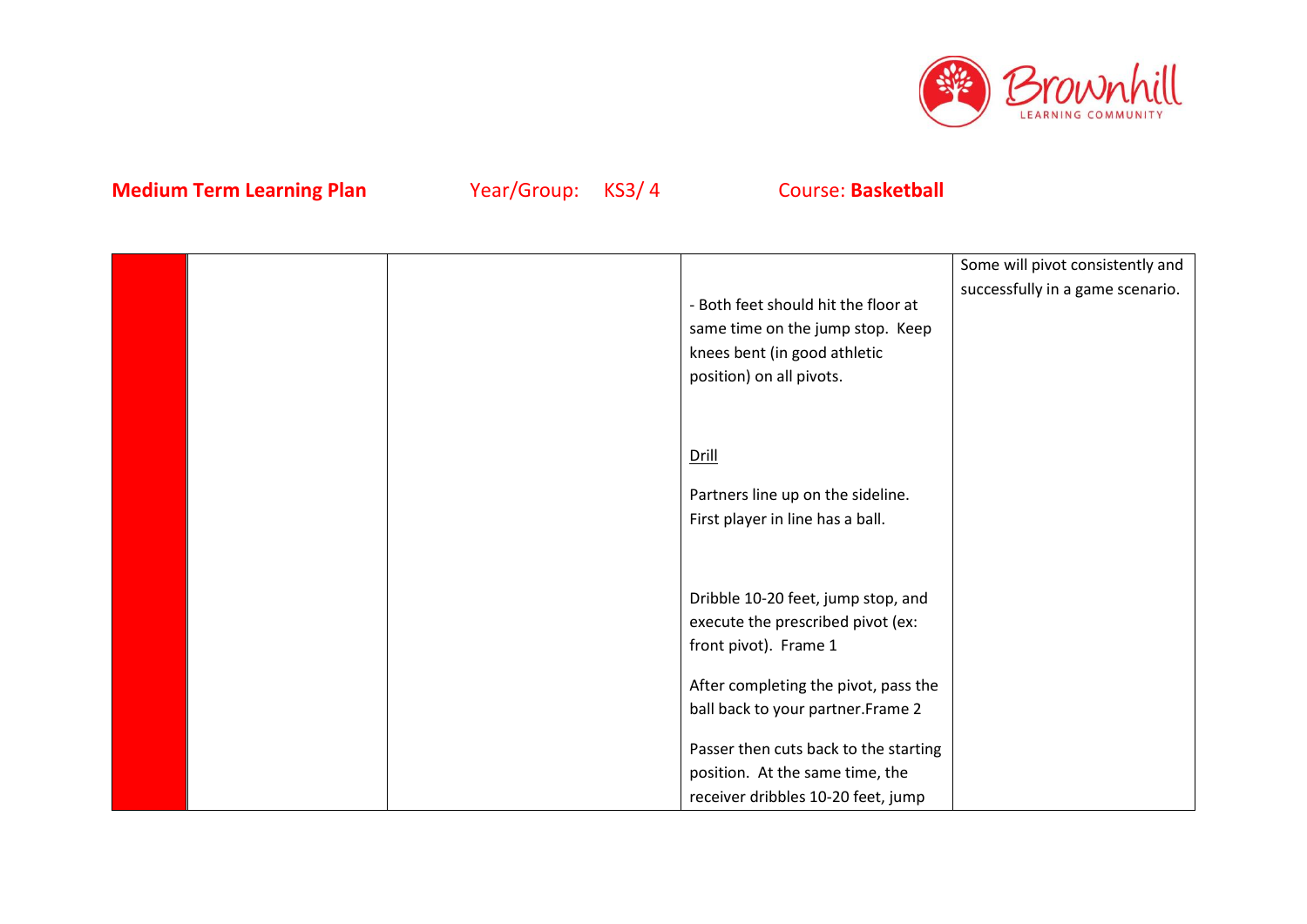

|                |                                  |                                                                                                                                                                                                       | stops, and executes the prescribed<br>pivot.                                                                                       |                                                                                                                                                 |
|----------------|----------------------------------|-------------------------------------------------------------------------------------------------------------------------------------------------------------------------------------------------------|------------------------------------------------------------------------------------------------------------------------------------|-------------------------------------------------------------------------------------------------------------------------------------------------|
|                |                                  |                                                                                                                                                                                                       | The process repeats for desired<br>number of repetitions or duration.                                                              |                                                                                                                                                 |
| 6 <sup>1</sup> | The basic rules of<br>basketball | Rules for the offense<br>The basketball team on offense is the<br>team with the basketball. When a<br>player has the basketball there are<br>certain rules they must follow:                          | In a mini tournament, each player<br>takes a turn to referee with the help<br>of a resource cards for hand signals-<br>2 mins each | By the end of the lesson pupils<br>will be able to apply the basic<br>rules of a basketball game.<br>Most will be consistent in basic<br>rules. |
|                |                                  | 1) The player must bounce, or dribble,<br>the ball with one hand while moving<br>both feet. If, at any time, both hands<br>touch the ball or the player stops<br>dribbling, the player must only move |                                                                                                                                    | Some will be very consistent<br>and will be able to referee a<br>peer game competently.                                                         |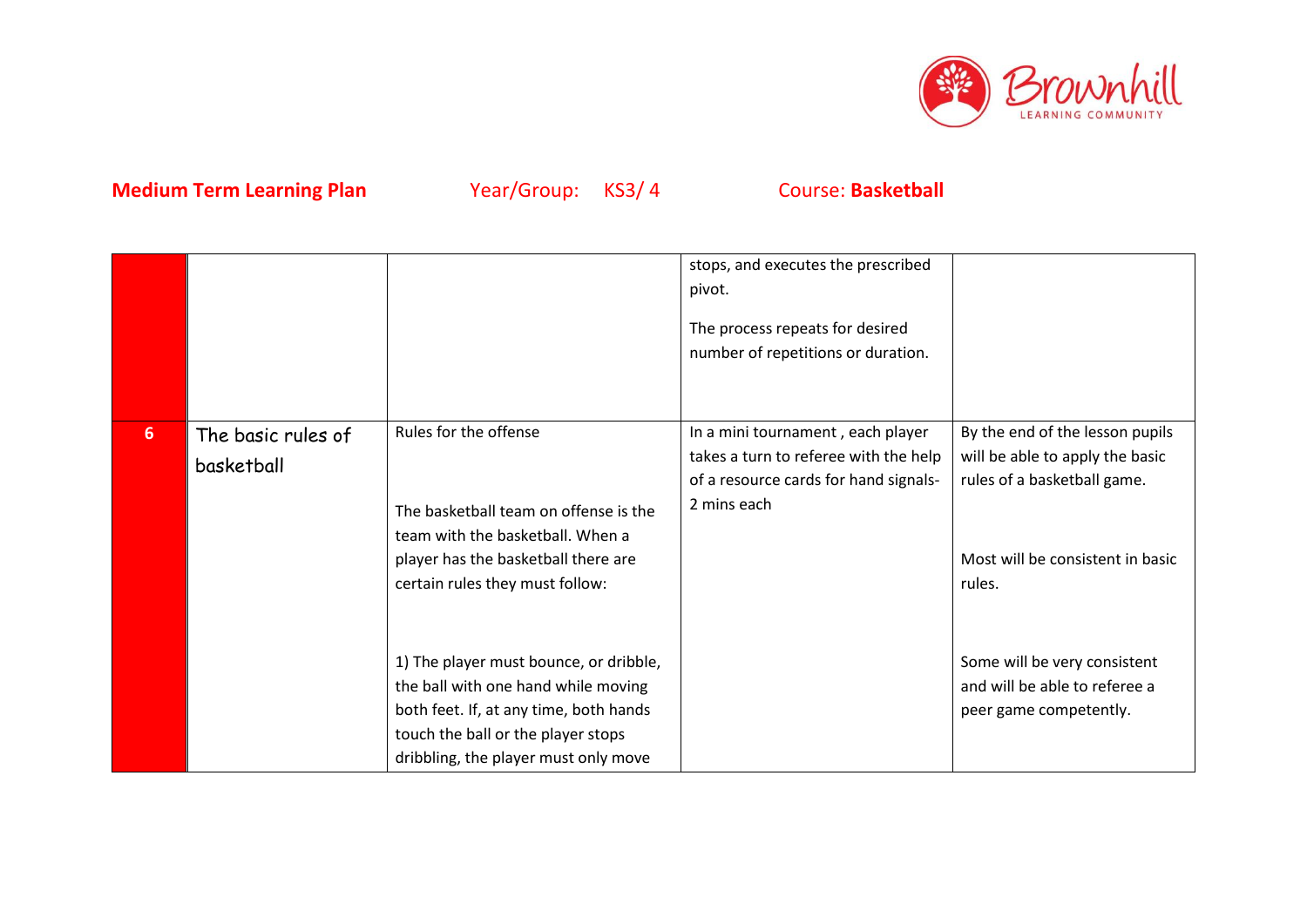

| one foot. The foot that is stationary is<br>called the pivot foot.                                                        |  |
|---------------------------------------------------------------------------------------------------------------------------|--|
|                                                                                                                           |  |
| 2) The basketball player can only take<br>one turn at dribbling. In other words,                                          |  |
| once a player has stopped dribbling<br>they cannot start another dribble. A                                               |  |
| player who starts dribbling again is<br>called for a double-dribbling violation<br>and looses the basketball to the other |  |
| team. A player can only start another<br>dribble after another player from either                                         |  |
| team touches or gains control of the<br>basketball. This is usually after a shot or                                       |  |
| pass.                                                                                                                     |  |
|                                                                                                                           |  |
| 3) The ball must stay in bounds. If the<br>offensive team looses the ball out of                                          |  |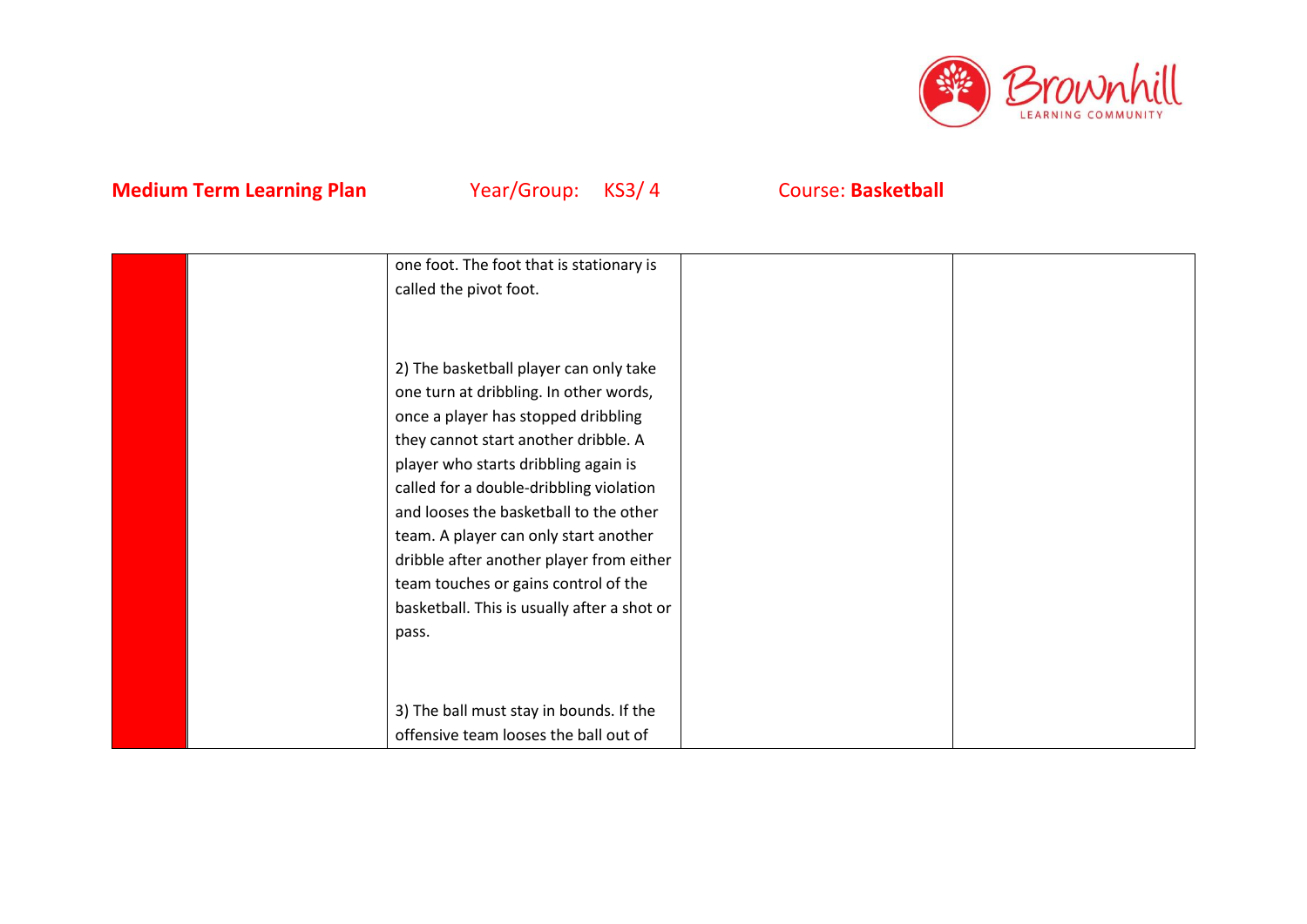

|  | bounds the other team gets control of     |  |
|--|-------------------------------------------|--|
|  | the basketball.                           |  |
|  |                                           |  |
|  |                                           |  |
|  | 4) The players hand must be on top of     |  |
|  | the ball while dribbling. If they touch   |  |
|  | the bottom of the basketball while        |  |
|  | dribbling and continue to dribble this is |  |
|  | called carrying the ball and the player   |  |
|  | will lose the ball to the other team.     |  |
|  |                                           |  |
|  |                                           |  |
|  | 5) Once the offensive team crosses half   |  |
|  | court, they may not go back into the      |  |
|  | backcourt. This is called a backcourt     |  |
|  | violation. If the defensive team knocks   |  |
|  | the ball into the backcourt, then the     |  |
|  | offensive team can recover the ball       |  |
|  | legally.                                  |  |
|  |                                           |  |
|  |                                           |  |
|  |                                           |  |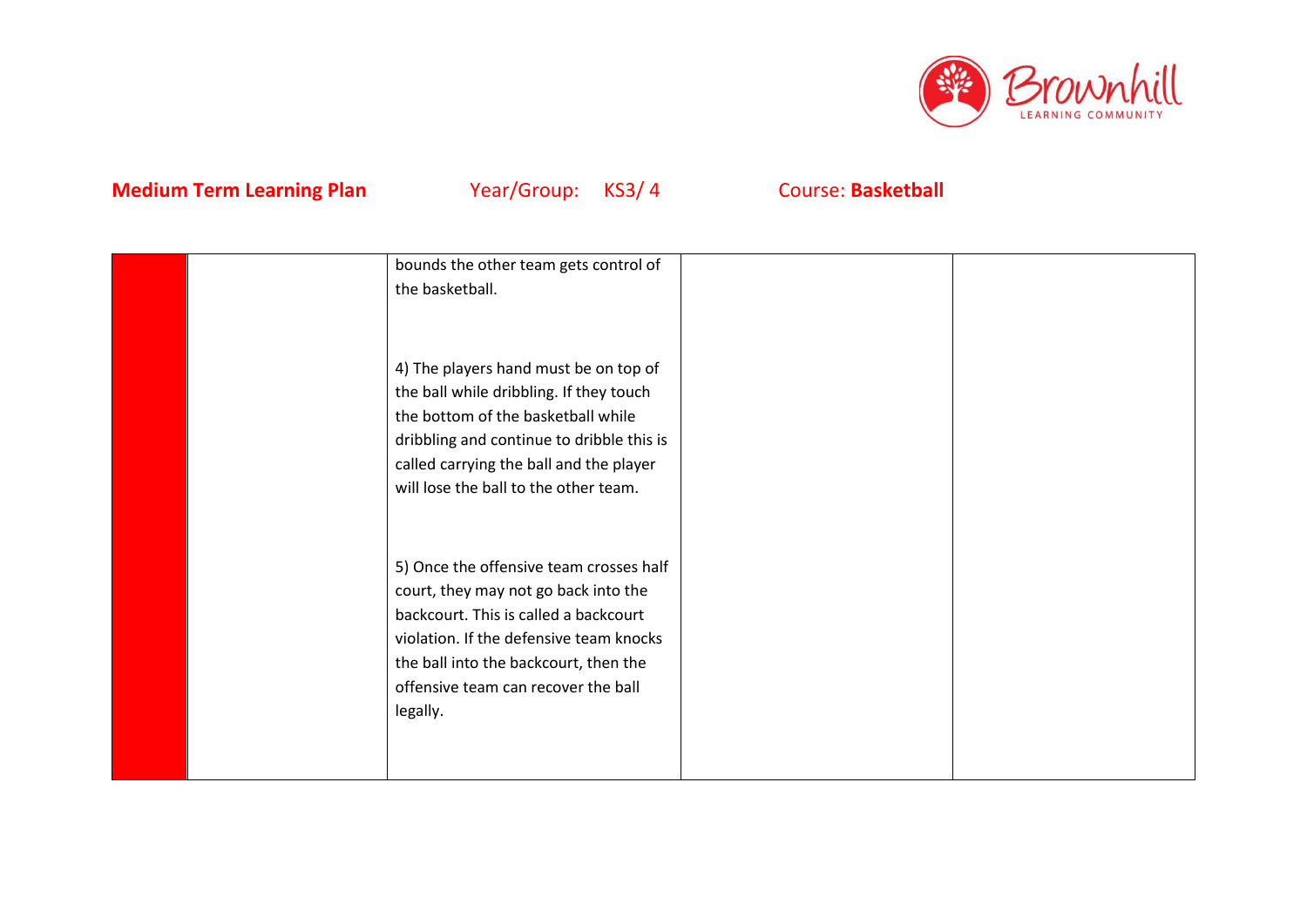

|  | Defensive Rules                                                                                                                                                                                                                                                                                                                                                                        |  |
|--|----------------------------------------------------------------------------------------------------------------------------------------------------------------------------------------------------------------------------------------------------------------------------------------------------------------------------------------------------------------------------------------|--|
|  | The team on defence is the team<br>without the basketball.                                                                                                                                                                                                                                                                                                                             |  |
|  | 1) The main rule for the defensive<br>player is not to foul. A foul is described<br>as gaining an unfair advantage through<br>physical contact. There is some<br>interpretation that has to be made by<br>the referee, but, in general, the<br>defensive player may not touch the<br>offensive player in a way that causes<br>the offensive player to lose the ball or<br>miss a shot. |  |